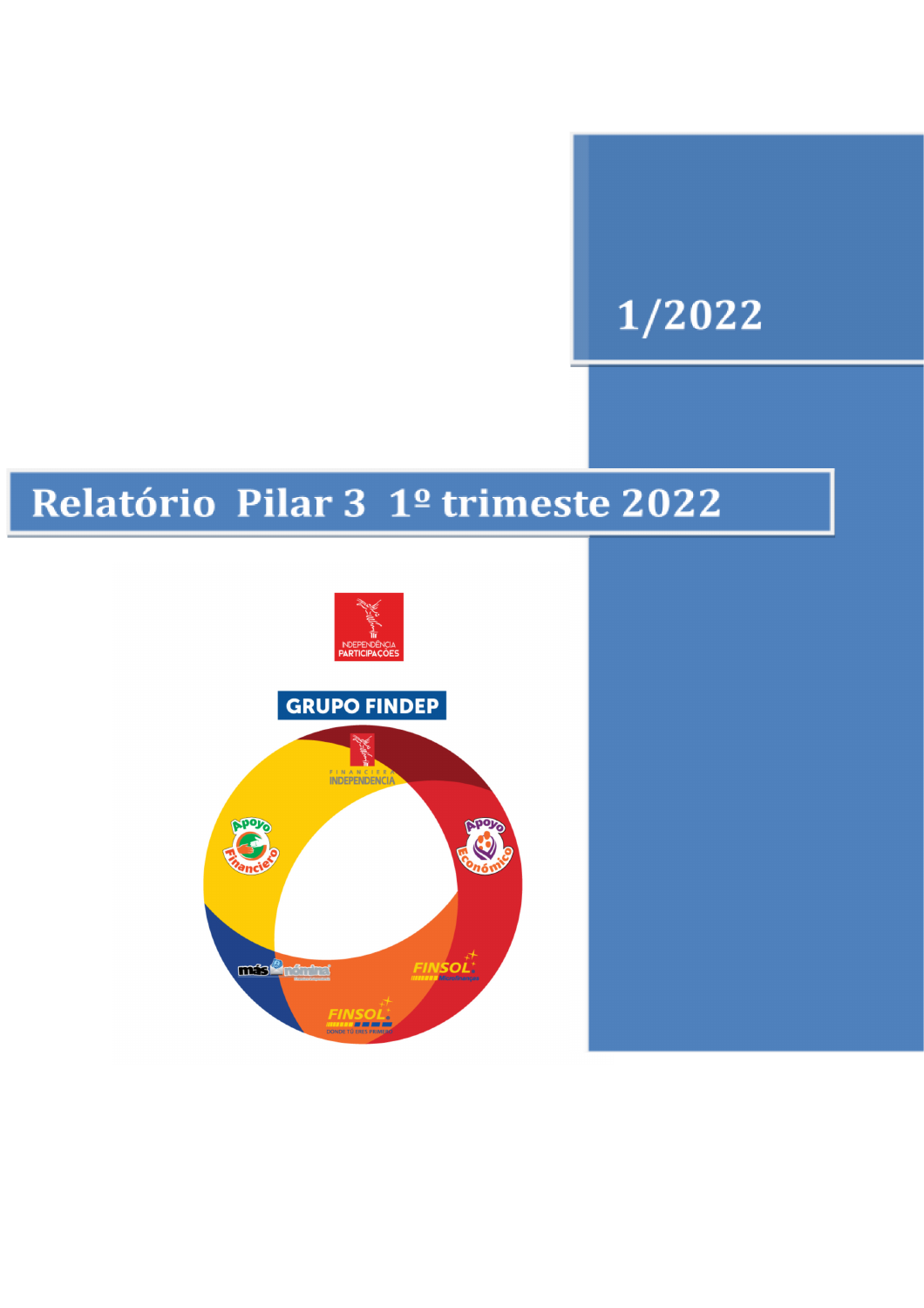

| <b>Sumário</b><br><b>INTRODUÇÃO</b>        | $\mathbf{3}$     |
|--------------------------------------------|------------------|
| <b>GESTÃO INTEGRADA DE RISCOS</b>          | $\mathbf{3}$     |
|                                            |                  |
| <b>GOVERNANÇA DA GESTÃO DE RISCO</b>       | 3                |
| <b>CULTURA DE RISCO</b>                    | $\mathbf{3}$     |
| <b>ESTRUTURA DE GERENCIAMENTO DE RISCO</b> | 4                |
| 5.1. RISCO DE CRÉDITO                      | $\overline{4}$   |
| 5.2. RISCO OPERACIONAL                     | $\overline{4}$   |
| 5.3. RISCO DE MERCADO                      | $\overline{4}$   |
| 5.4. RISCO DE LIQUIDEZ                     | $\overline{4}$   |
| <b>GERENCIAMENTO DE CAPITAL</b>            | $\boldsymbol{4}$ |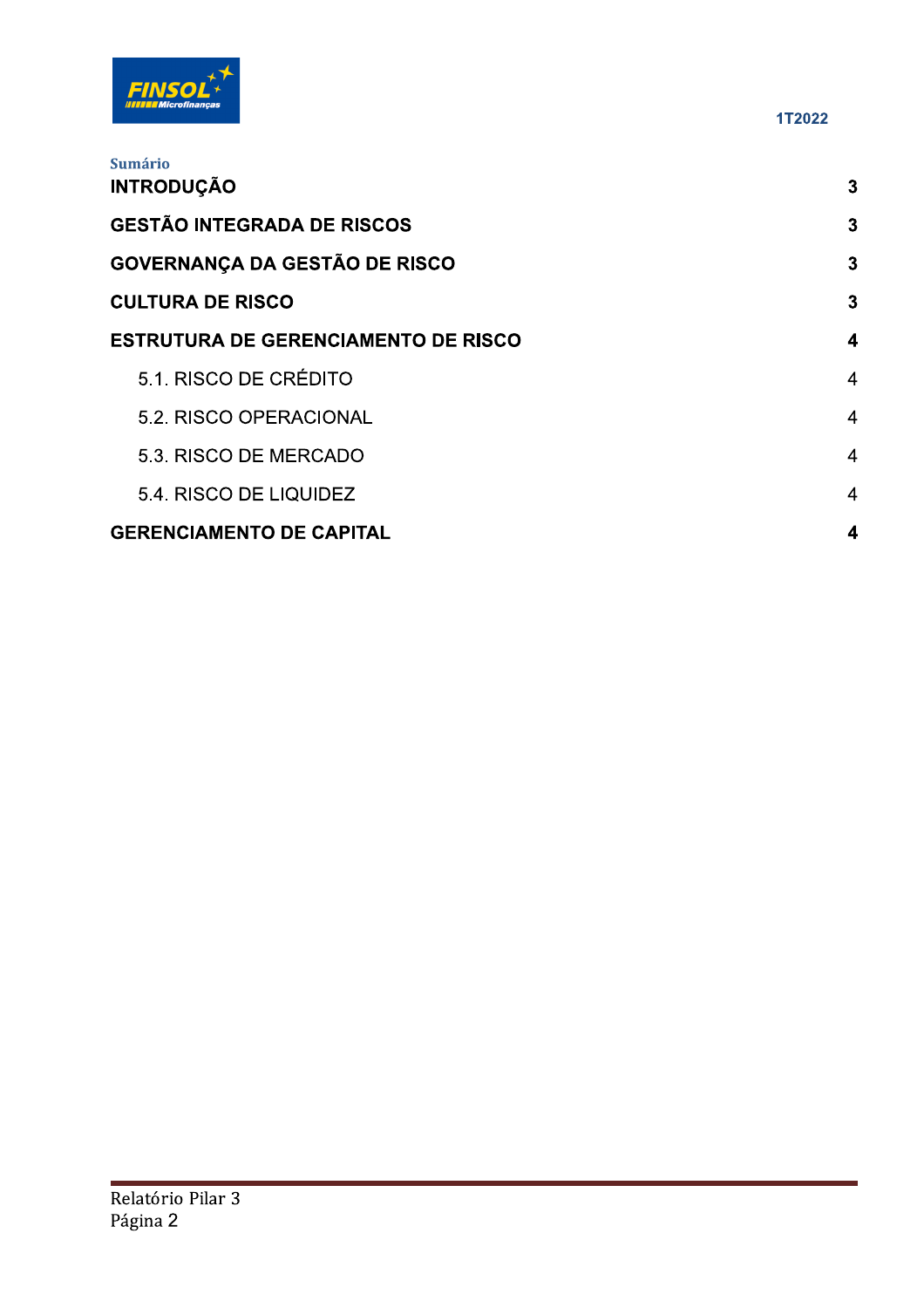

# 1. INTRODUCÃO

O objetivo deste relatório é divulgar a estrutura de gerenciamento contínuo de risco e de capital da Finsol SCMEPP S.A, entidade enquadrada no Segmento S4 definido pelo Banco Central do Brasil, de forma a demonstrar que está adequada a seu porte e complexidade do negócio.

## 2. GESTÃO INTEGRADA DE RISCOS

A estrutura de gerenciamento de risco da Finsol SCMEPP considera o tamanho da instituição permitindo a identificação, gestão e monitoramento de seus riscos, bem como de sua estrutura de controles internos.

A priorização na gestão de risco se dá pela criticidade dos mesmos, priorizando aqueles riscos de maior impacto a instituição.

O processo de gestão de risco está disseminado por toda a empresa de maneira que os riscos inerentes possam ser identificados, mensurados, avaliados, monitorados, reportados, controlados e mitigados. De forma a executar as atividades previstas pelo gerenciamento de riscos, a Finsol adota como metodologia de trabalho o modelo das 3 três linhas de defesa, adequado às melhores práticas de Gestão de Risco conforme definido abaixo:

- Primeira linha de Defesa: Composta pelas áreas de  $\bullet$ negócio e suporte que geram a exposição ao risco. As atividades por ela executadas estão descritas em políticas e manuais institucionais.
- Segunda linha de Defesa: É composta por áreas de controle: Risco e Controles Internos, Jurídico e Compliance. Tem por objetivo assessorar e supervisionar a primeira linha de defesa na gestão de risco garantindo que estejam dentro do apetite de risco definido pela Finsol. Ademais, propor políticas e procedimentos que possam mitigar os riscos identificados:
- Terceira linha de Defesa: Composta pela Auditoria Interna. É responsável por avaliar periodicamente, de maneira independente, o cumprimento das políticas e procedimentos institucionais.

Outro elemento fundamental que contribui para a gestão de risco dentro da instituição é a estrutura de comitê existente, citamos:

Comitê de Risco; Tem por objetivo assessorar a Diretoria Geral no desempenho de suas atribuições relacionadas à adoção de estratégias, políticas e medidas voltadas à difusão da cultura de controles internos, mitigação de riscos e conformidade com leis, normas e resoluções aplicáveis e o

monitoramento da implantação de suas recomendações.

- Comitê de Governança em TI: Comitê com o objetivo de avaliar o conjunto de diretrizes, estruturas organizacionais, processos e mecanismos de controle que visam a assegurar o alinhamento das decisões e das ações relativas à gestão e ao uso da TI às necessidades institucionais, mantendo riscos em níveis aceitáveis e conformidade com normativos regulatórios internos e externos, contribuindo para o cumprimento da missão institucional e para o alcance das metas organizacionais;
- Comitê de Proteção de Dados; Tem por objetivo tratar temas relacionados à proteção de dados pessoais seguindo os princípios detalhados na LGPD de maneira a observar o cumprimento dos preceitos por ela estabelecidos.
- Comitê de Seguranca: tem por objetivo gerir os princípios de seguranca definidos pela instituição em sua política de seguranca.

#### **GOVERNANCA DA GESTÃO DE RISCO**  $3<sub>1</sub>$

A governança de gestão de risco e gerenciamento de capital permeia toda a organização. A diretoria executiva juntamente com os controladores são os responsáveis pela definição de política, alçadas para a gestão de risco e gerenciamento de capital.

Os temas de risco são abordados no comitê de risco. Nesse fórum são tratados os temas relevantes referentes a identificação, acompanhamento e monitoramento dos riscos bem como acompanhamento dos planos de ação definidos para mitigação dos riscos.

Abaixo segue organograma da estrutura de Gestão de Risco:



### **4. CULTURA DE RISCO**

A Finsol promove frequentemente ações objetivando o conhecimento da cultura de risco institucional. Durante o 1T2022 foi feita capacitação anual em gerenciamento de risco para toda a empresa